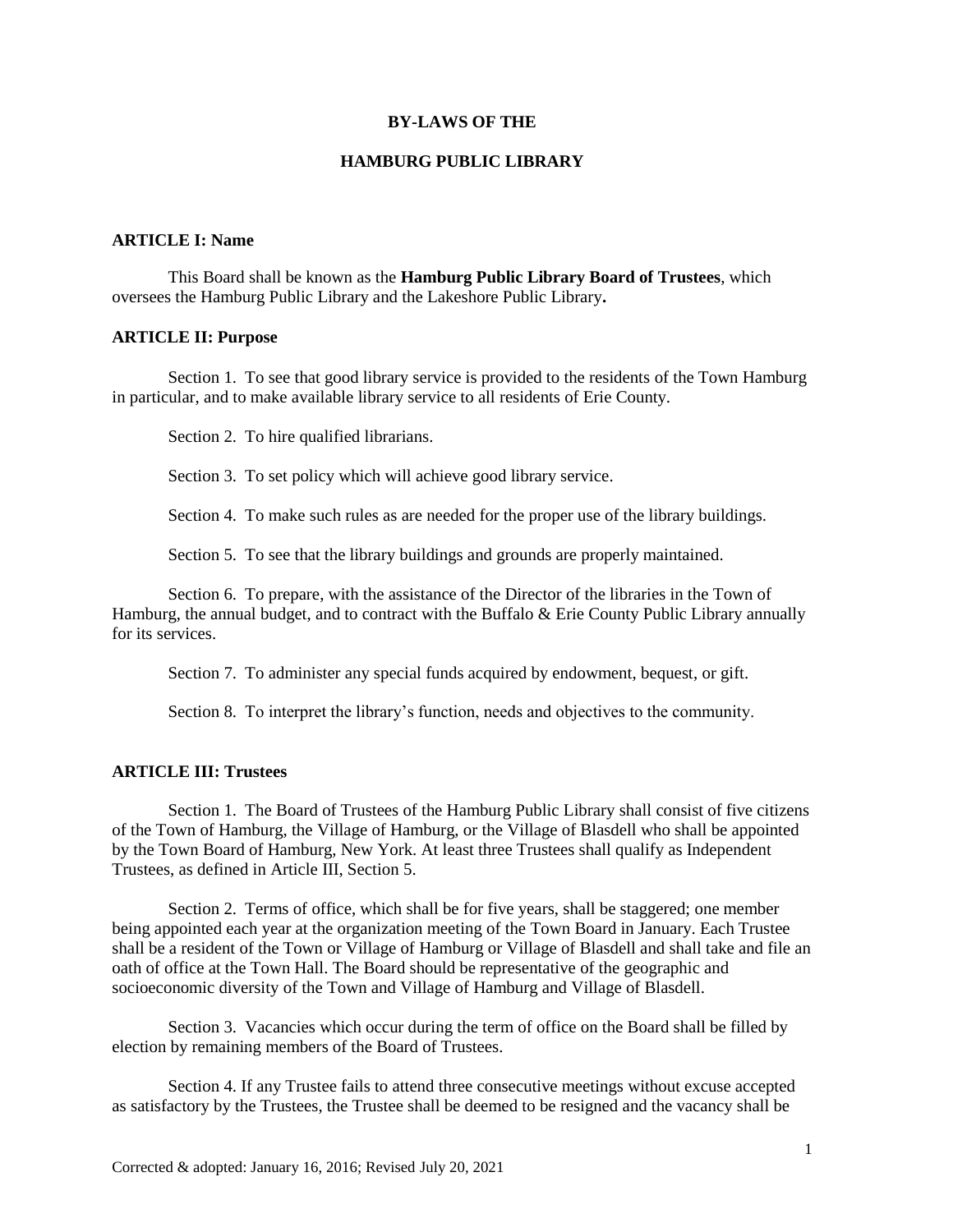filled by majority vote of the Trustees then in office regardless of their number, subject to approval by the Hamburg Town Board. A Trustee elected to fill a vacancy shall hold office until the end of the term of the originally appointed Trustee.

Section 5. To the extent of these By-Laws, a committee charter, or a Board resolution establishing a committee requires that a committee be comprised in whole or in part of Independent Trustees, the following definitions apply. If a Trustee must qualify as an Independent Trustee in order to participate in any Board action or serve on any committee, the Trustee must disclose, at the time of any such action or at the time he or she is selected to the committee and any time thereafter during his or her service on the committee, any circumstances which would disqualify him or her from being an Independent Trustee as defined herein. In the event a Trustee is rendered ineligible during the time of his or her service on such a committee, he or she must resign from the committee immediately and the President of the Board may fill the vacancy with an Independent Trustee.

(a) Independent Trustee: An "Independent Trustee" means a Trustee who:

- (1) is not, and has not been within the last three years, an employee of the Library or an Affiliate of the Library, and does not have a Relative who is, or has been within the last three years, a Key Employee of the Library or an Affiliate of the Library;
- (2) has not received, and does not have a Relative who has received, in any of the last three fiscal years, more than \$10,000.00 in direct compensation from the Library or an Affiliate of the Library (other than reimbursement for expenses reasonably incurred as a Trustee or reasonable compensation for service as a Trustee); or
- (3) is not a current employee of or does not have a Substantial Financial Interest in, and does not have a Relative who is a current officer of or has a Substantial Financial Interest in, any entity that has made Payments to, or received payments from, the Library or an Affiliate of the Library for property or services in an amount which, in any of the last three fiscal years, exceeds the lesser of \$25,000.00 or 2% of such entity's consolidated gross revenues.

(b) Additional Definitions: For purposes of this paragraph:

(1) "Payment" does not include charitable contributions;

(2) "Affiliate" of the Library means any entity controlled by, in control of, or under common control with the Library;

(3) "Key Employee" includes all employees of the Library who are in a position to exercise substantial influence over the affairs of the Library;

(4) "Relative" means an individual's (A) spouse, ancestors, brothers and sisters (whether whole or half-blood), children (whether natural or adopted), grandchildren, great-grandchildren, and spouses of brothers,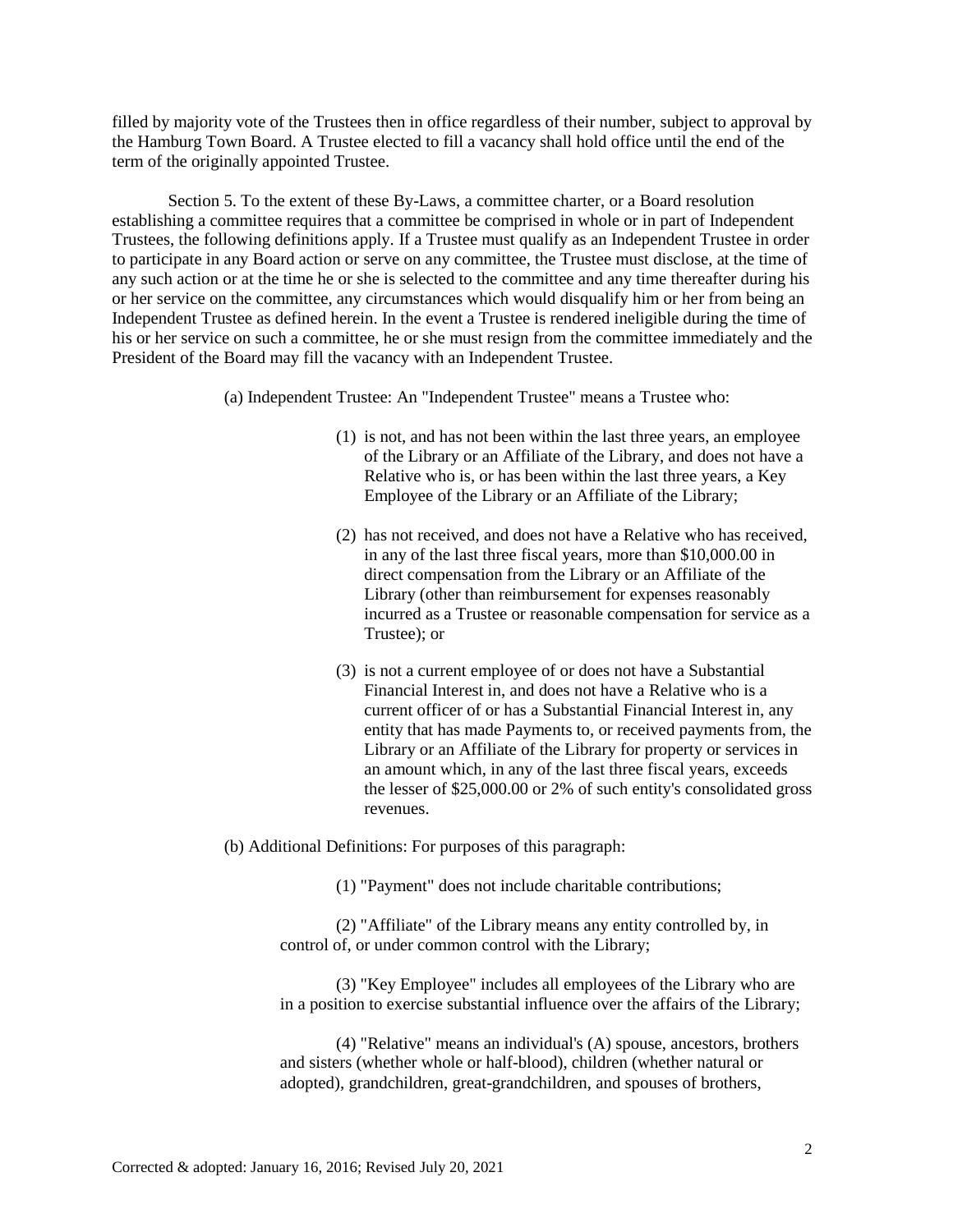sisters, children, grandchildren, and great-grandchildren; or (B) domestic partner; and

(5) "Substantial Financial Interest" includes all forms of direct or indirect financial interests, which in the discretion of the Board constitutes a substantial interest, given due consideration to the material facts and circumstances of the interest as disclosed by the Trustee.

### **ARTICLE IV: Officers**

Section 1. The officers shall be president, vice-president, secretary and treasurer elected by the Trustees at the first meeting of the year to serve for one year. In the event of a vacancy in office, a special election shall be held at the next regular meeting of the Board to fill the vacant office for the remainder of the unexpired term.

Section 2. The president shall preside at all meetings of the board, authorize calls for any special meetings, appoint all committees, execute all documents authorized by the board, serve as an ex-officio voting member on all committees and generally perform all duties associated with the office.

Section 3. The vice president, in the event of the absence or disability of the president, or of any vacancy in that office, shall assume and perform the duties and functions of the president.

Section 4. The secretary shall keep a true and accurate record of all meetings of the board and shall perform such other duties as are generally associated with that office.

Section 5. The treasurer shall be the disbursing officer of the Board, sign all checks, and examine bank statements and financial spreadsheets detailing expenditures and deposits. The treasurer shall report same to the Board at its regular board meeting. If there is a vacancy in this office, the Director is authorized to execute checks to pay library bills.

### **ARTICLE V: Meetings**

Section 1. There shall be at least four meetings each year, preferably at the beginning of each quarter.

Section 2. Special meetings may be held at any time at the call of the president or secretary or any two members of the Board, provided that written notice thereof be given to all Trustees at least twenty-four hours in advance of the special meeting.

Section 3. A quorum at any meeting shall consist of a majority of the entire Board.

Section 4. If less than a quorum is present for any duly noticed meeting of the Board, a majority of the trustees present may adjourn the meeting for a time not exceeding thirty days until a quorum shall be present and the business of the meeting accomplished.

Section 5. Except as otherwise provided by law or these By-Laws, Roberts Rules of Order shall govern the parliamentary procedure of the Board. The order of business shall include, but not be limited to, the following:

#### A. Call to Order

- B. Reports
	- a. Review of minutes of previous meeting